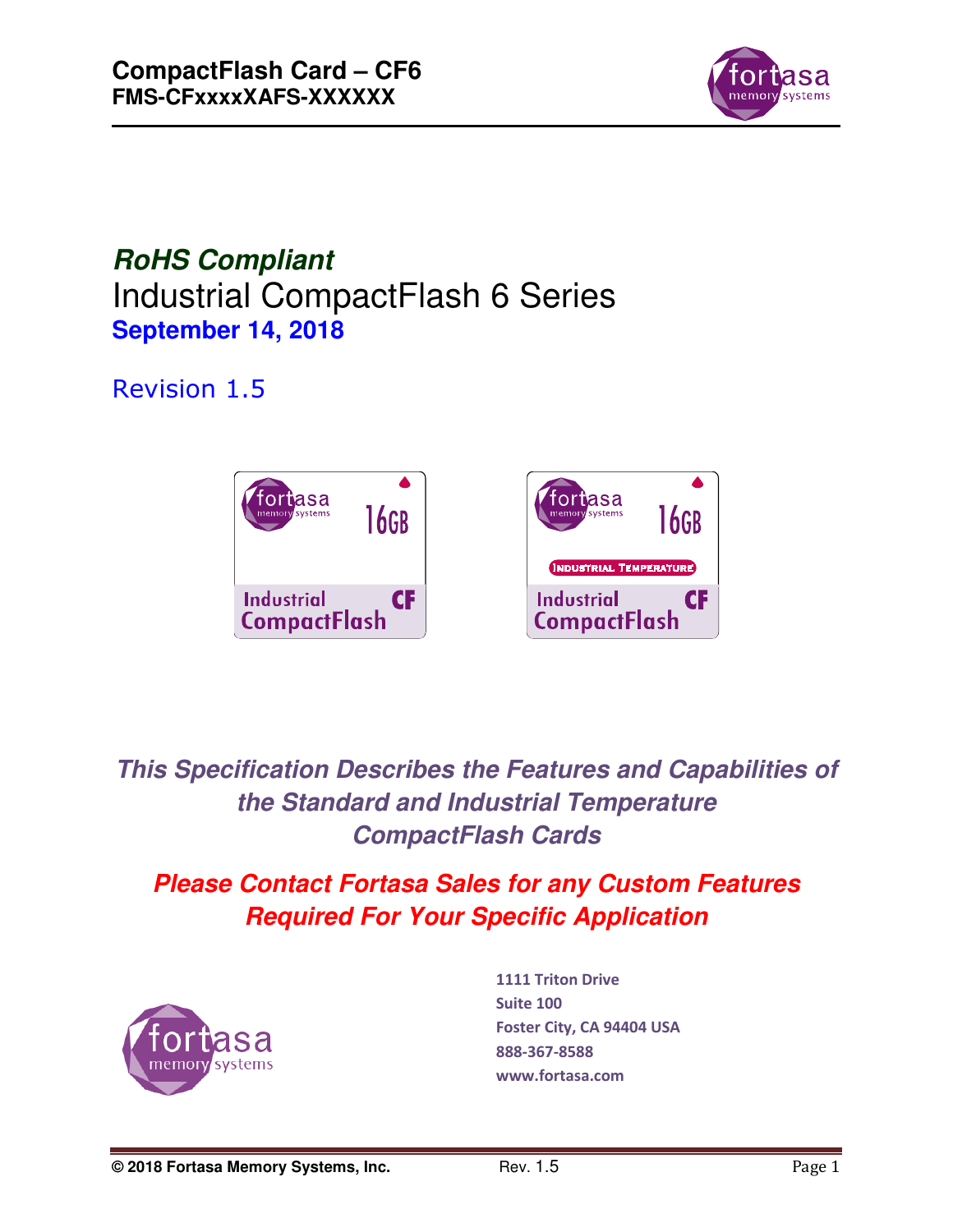

# Features:

- **CompactFlash Association Specification Revision 6.0 Standard Interface**
- ATA command set compatible
	- ATA mode support for up to:
		- PIO Mode-6 Multiword DMA Mode-4 Ultra DMA Mode-7
			- PCMCIA UDMA Mode 7
- **Connector Type** 
	- 50 pins female
- **Low power consumption (typical)** 
	- Supply voltage: 3.3V & 5V
	- Active mode: 310 mA
	- Sleep mode: 5 mA
- **High Performance** 
	- Sustained read: up to 110 MB/sec
	- Sustained write: up to 80 MB/sec
- **Capacity** 
	- 512MB
	- $-1, 2, 4, 8, 16, 32, 64$  GB
- **NAND flash type: SLC**
- **Superior Reliability Through Built-in Hardware ECC**

–Built-in BCH ECC capable of correcting up to 72 bits in 1KB data sector

- **Temperature ranges** 
	- Operation:
		- Standard Temperature: 0°C to 70°C
		- Industrial Temperature: -40°C to 85°C
	- Storage: -40°C to 100°C
- **Power Smart Design** 
	- Built-in 1.2V Power-On-Reset
	- Built-in 2.7V Voltage detector for power fail protection
- **MTBF (hours):** >2,000,000
- **Flash management** 
	- Read Recovery Technology
	- Power Failure Recovery
	- S.M.A.R.T. Technology
- **RoHS compliant**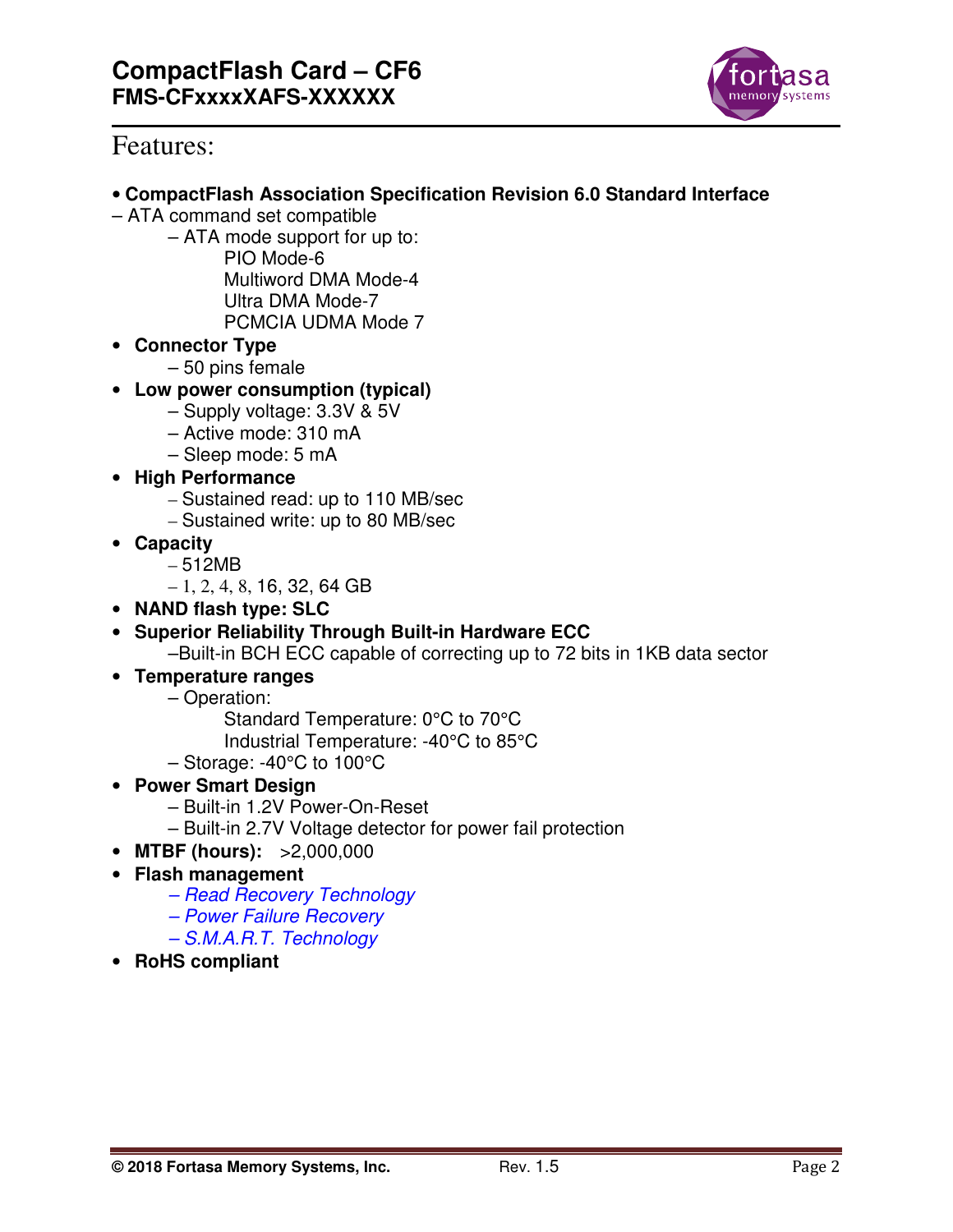# **CompactFlash Card - CF6<br>FMS-CFxxxxXAFS-XXXXXX**



# **Table of Contents**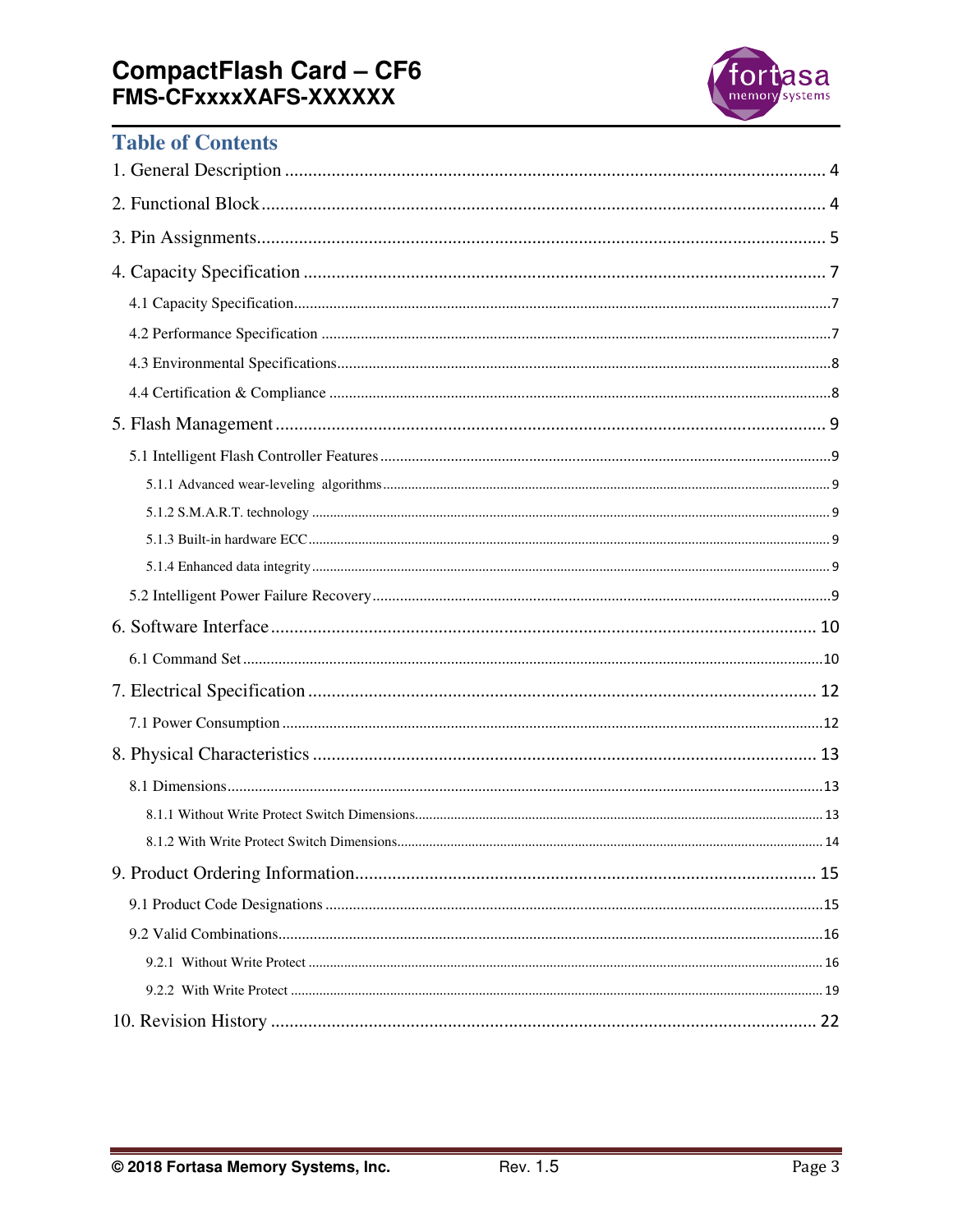

# **1. General Description**

Fortasa's Industrial CompactFlash Card (CF6) offers the highest reliability and performance storage solution critical to most demanding OEM customers. Unlike off-the-shelf consumer CompactFlash cards, Fortasa's Industrial CompactFlash card offers superior manufacturing quality and component traceability to ensure all that product shipments match that of a qualified product.

Fortasa's CF6 provides complete PCMCIA - ATA functionality and compatibility. Fortasa 's CompactFlash technology is designed for use in Point of Sale (POS) terminals, telecom, IP-STB, medical instruments, surveillance systems, industrial PCs and handheld applications. Featuring advanced technologies such as Advanced Wear-leveling algorithms, S.M.A.R.T, Enhanced Data Integrity, Built-in Hardware ECC, and Intelligent Power Failure Recovery, Fortasa's Industrial CompactFlash Card offers the most reliable storage solution for most critical applications.

Offered in both standard and industrial temperature ranges, Fortasa's Industrial CompactFlash product should be the most trustworthy solution in the OEM memory system.

# **2. Functional Block**

The CompactFlash Card (CF6) includes a controller and flash media, as well as the CompactFlash standard interface. Figure 2-1 shows the functional block diagram.



Figure 2-1: Functional block diagram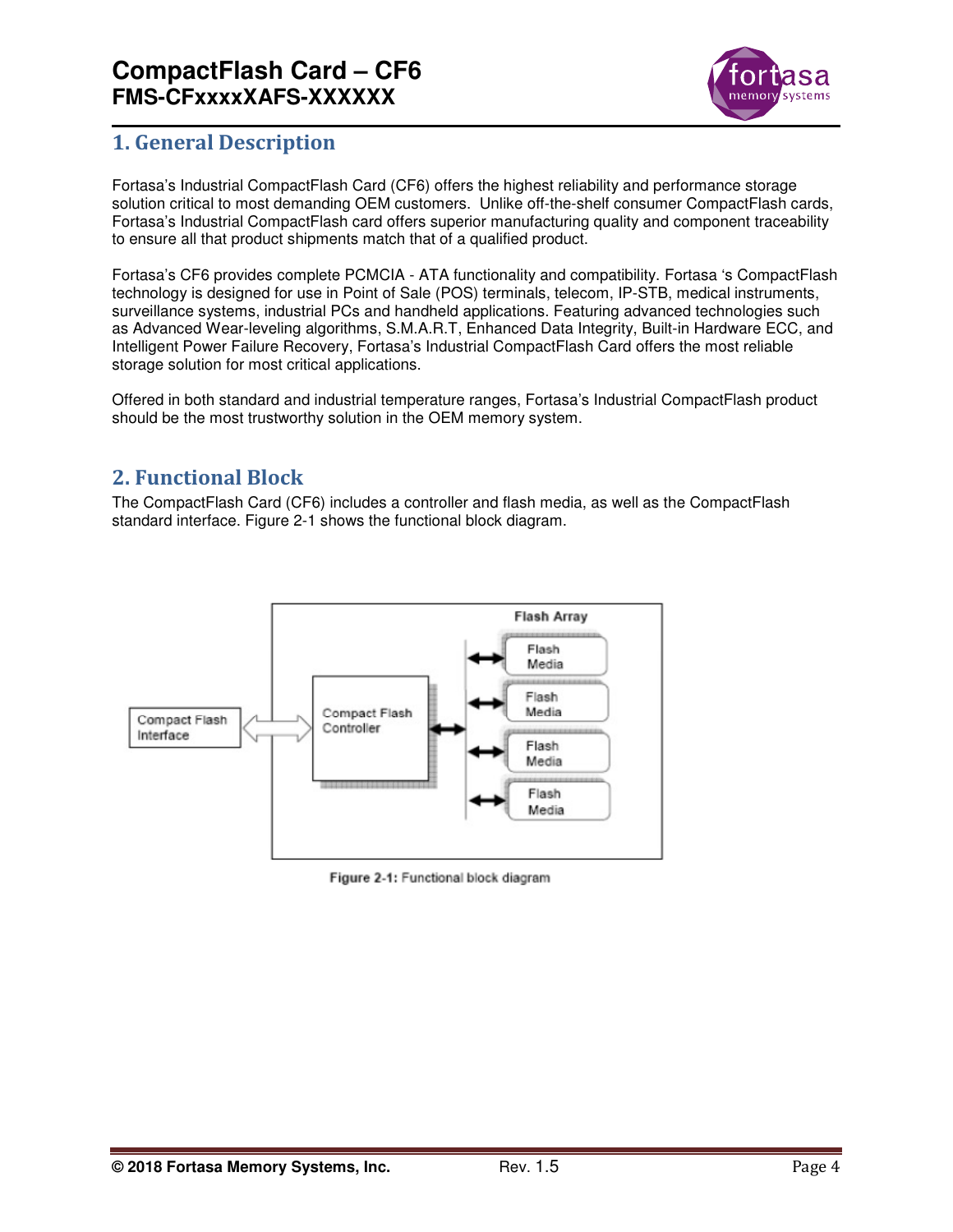

# **3. Pin Assignments**

Table 3-1 lists the pin assignments with respective signal names for the 50-pin configuration. A "#" suffix indicates the active low signal. The pin type can be input, output or input/output.

| Pin No.         |                    | <b>Memory card mode</b> |                                    | I/O card mode           |                    | <b>True IDE mode</b> |
|-----------------|--------------------|-------------------------|------------------------------------|-------------------------|--------------------|----------------------|
|                 | <b>Signal name</b> | Pin I/O type            | Pin I/O type<br><b>Signal name</b> |                         | <b>Signal name</b> | Pin I/O type         |
| 1               | <b>GND</b>         | ۰                       | <b>GND</b>                         | ۰                       | <b>GND</b>         | ۰                    |
| $\overline{2}$  | D <sub>3</sub>     | <b>I/O</b>              | D <sub>3</sub>                     | <b>I/O</b>              | D <sub>3</sub>     | <b>I/O</b>           |
| 3               | D <sub>4</sub>     | I/O                     | D <sub>4</sub>                     | I/O                     | D <sub>4</sub>     | <b>I/O</b>           |
| 4               | D <sub>5</sub>     | <b>I/O</b>              | D <sub>5</sub>                     | I/O                     | D <sub>5</sub>     | <b>I/O</b>           |
| 5               | D6                 | <b>I/O</b>              | D <sub>6</sub>                     | <b>I/O</b>              | D <sub>6</sub>     | <b>I/O</b>           |
| 6               | D7                 | I/O                     | D7                                 | I/O                     | D7                 | <b>I/O</b>           |
| 7               | #CE1               | т                       | #CE1                               | ı                       | #CS0               | т                    |
| 8               | A10                | ı                       | A10                                | ı                       | A10 <sup>1</sup>   | I                    |
| g               | #OE                | T                       | #OE                                | ı                       | #ATA SEL           | I                    |
| 10              | A9                 | ı                       | A9                                 | п                       | A9 <sup>1</sup>    | ı                    |
| 11              | A8                 | ı                       | A8                                 | ı                       | A8                 | ı                    |
| 12              | A7                 | ı                       | A7                                 | ı                       | A7 <sup>1</sup>    | ı                    |
| 13              | <b>VCC</b>         | ۰                       | <b>VCC</b>                         | ۰                       | <b>VCC</b>         | ٠                    |
| 14              | A6                 | ı                       | A <sub>6</sub>                     | п                       | $A6$ <sup>1</sup>  | ı                    |
| 15              | A5                 | ı                       | A5                                 | ı                       | $A5$ <sup>1</sup>  | ı                    |
| 16              | A4                 | T                       | A4                                 | ı                       | AA <sup>1</sup>    | ı                    |
| 17              | A3                 | ı                       | A3                                 |                         | A3                 | ı                    |
| 18              | A2                 | ı                       | A2                                 |                         | A <sub>2</sub>     | ı                    |
| 19              | Α1                 | ı                       | A1                                 |                         | A1                 | ı                    |
| 20              | AO                 | т                       | AO                                 | ı                       | AO                 | ı                    |
| 21              | D <sub>0</sub>     | IЮ                      | D <sub>0</sub>                     | 1/O                     | D <sub>0</sub>     | <b>I/O</b>           |
| 22              | D1                 | IЮ                      | D1                                 | 1/O                     | D1                 | <b>I/O</b>           |
| 23              | D <sub>2</sub>     | IЮ                      | D <sub>2</sub>                     | I/O                     | D <sub>2</sub>     | <b>I/O</b>           |
| 24              | WP                 | o                       | #IOIS16                            | ō                       | #IOCS16            | o                    |
| 25              | #CD2               | o                       | #CD2                               | o                       | #CD2               | o                    |
| 26              | #CD1               | o                       | #CD1                               | $\overline{\mathbf{o}}$ | #CD1               | o                    |
| 27              | D11                | <b>I/O</b>              | D11                                | <b>I/O</b>              | D11                | I/O                  |
| 28              | D <sub>12</sub>    | <b>I/O</b>              | D <sub>12</sub>                    | I/O                     | D <sub>12</sub>    | I/O                  |
| 29              | D <sub>13</sub>    | I/O                     | D <sub>13</sub>                    | I/O                     | D <sub>13</sub>    | I/O                  |
| 30              | D <sub>14</sub>    | <b>I/O</b>              | D <sub>14</sub>                    | <b>I/O</b>              | D <sub>14</sub>    | I/O                  |
| $\overline{31}$ | D <sub>15</sub>    | <b>I/O</b>              | D <sub>15</sub>                    | I/O                     | D <sub>15</sub>    | <b>I/O</b>           |
| 32              | #CE2               | т                       | #CE2                               | ı                       | #CS1               | т                    |
| 33              | #VS1               | o                       | #VS1                               | o                       | #VS1               | o                    |
| 34              | #IORD              | ı                       | #IORD                              | ı                       | #IORD              | ı                    |
| 35              | #IOWR              | ı                       | #IOWR                              | ı                       | #IOWR              | ı                    |
| 36              | #WE                | ı                       | #WE                                | ı                       | #WE                | ı                    |
| 37              | RDY/-BSY           | o                       | #IREQ                              | o                       | <b>INTRQ</b>       | o                    |
| 38              | <b>VCC</b>         | ۰                       | <b>VCC</b>                         | ٠                       | <b>VCC</b>         | ۰                    |
| 39              | #CSEL              | т                       | #CSEL                              | ı                       | #CSEL              | п                    |
| 40              | #VS2               | o                       | #VS2                               | o                       | #VS2               | o                    |
| 41              | <b>RESET</b>       | ı                       | <b>RESET</b>                       | ı                       | <b>#RESET</b>      | ı                    |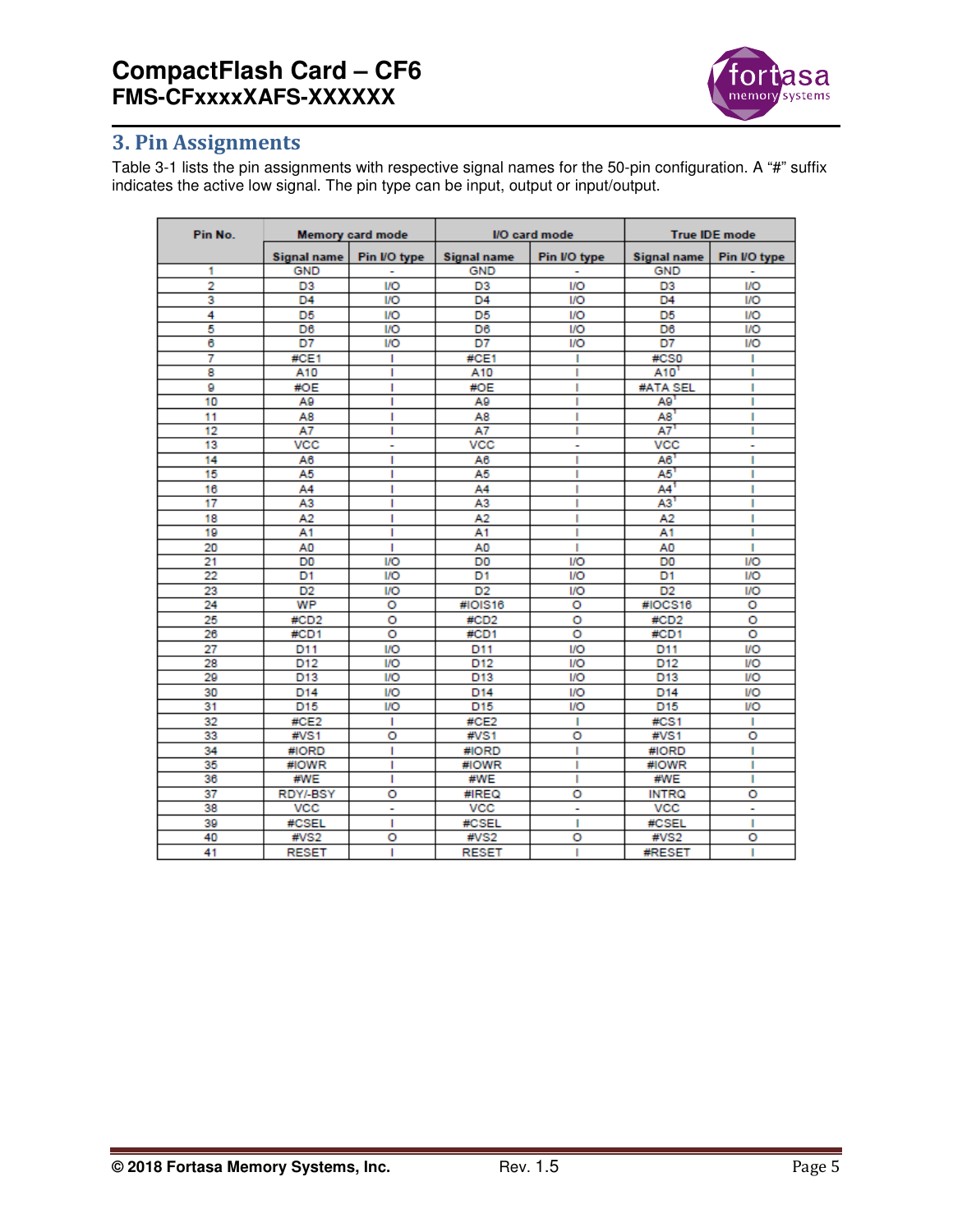

| Pin No. | Memory card mode |              | I/O card mode   |              | <b>True IDE mode</b> |                          |  |
|---------|------------------|--------------|-----------------|--------------|----------------------|--------------------------|--|
|         | Signal name      | Pin I/O type | Signal name     | Pin I/O type | Signal name          | Pin I/O type             |  |
| 42      | #WAIT            |              | #WAIT           |              | <b>IORDY</b>         |                          |  |
| 43      | #INPACK          | $\circ$      | #INPACK         |              | DMARQ <sup>2</sup>   |                          |  |
| 44      | #REG             |              | #REG            |              | DMACK <sup>2</sup>   |                          |  |
| 45      | BVD <sub>2</sub> | $\circ$      | #SPKR           | $\circ$      | #DASP                | I/O                      |  |
| 46      | <b>BVD1</b>      | O            | #STSCHG         | o            | #PDIAG               | <b>I/O</b>               |  |
| 47      | D8               | I/O          | D8              | 1/O          | D8                   | <b>I/O</b>               |  |
| 48      | D9               | I/O          | D9              | 1/O          | D9                   | <b>I/O</b>               |  |
| 49      | D10              | I/O          | D <sub>10</sub> | <b>I/O</b>   | D <sub>10</sub>      | I/O                      |  |
| 50      | GND              |              | GND             |              | <b>GND</b>           | $\overline{\phantom{a}}$ |  |

The signal should be grounded by the host.<br>Connection required when UDMA is in use.  $\frac{1}{2}$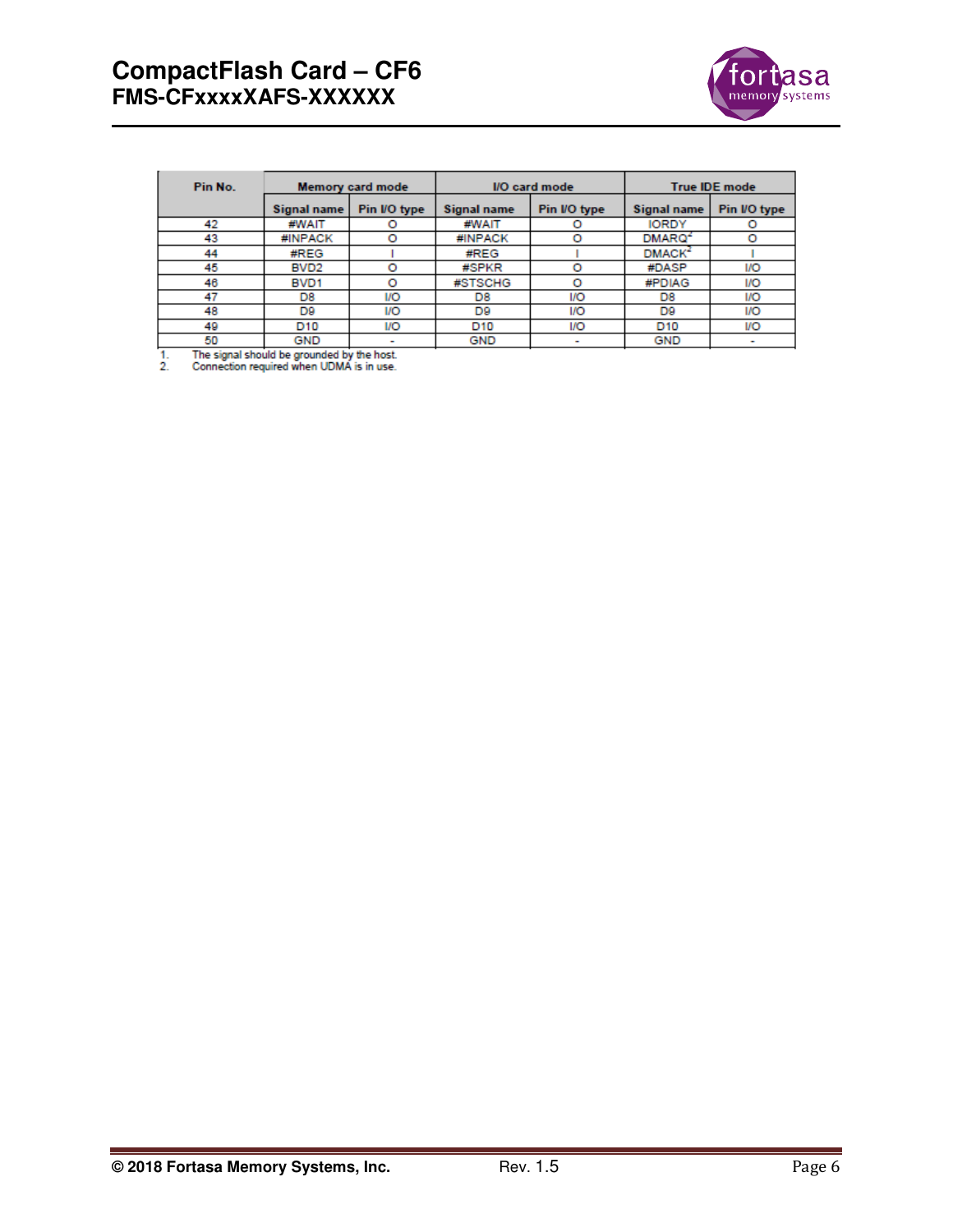

# **4. Capacity Specification**

# **4.1 Capacity Specification**

Standard capacity specification of the CompactFlash Card products are shown in Table 4-1. The table lists the specific capacity and the default numbers of heads, sectors and cylinders (CHS) for each product line.

| Capacity | Total Bytes <sup>1,2</sup> | <b>Cylinders</b> | <b>Heads</b> | <b>Sectors</b> | <b>Max LBA</b> |
|----------|----------------------------|------------------|--------------|----------------|----------------|
| 512MB    | 512,483,328                | 993              | 16           | 63             | 1,000,944      |
| 1GB      | 1,024,966,656              | 1,986            | 16           | 63             | 2,001,888      |
| 2GB      | 2,048,901,120              | 3,970            | 16           | 63             | 4,001,760      |
| 4GB      | 4,110,188,544              | 7,964            | 16           | 63             | 8,027,712      |
| 8GB      | 8,195,604,480              | 15,880           | 16           | 63             | 16,007,040     |
| 16GB     | 16,391,340,032             | $16,383^3$       | 16           | 63             | 32,014,336     |
| 32GB     | 32,019,316,736             | $16,383^3$       | 16           | 63             | 62,537,728     |
| 64GB     | 64,030,244,864             | $16,383^3$       | 16           | 63             | 125,059,072    |
|          |                            |                  |              |                |                |

|  |  | Table 4-1: Capacity specifications |
|--|--|------------------------------------|
|--|--|------------------------------------|

**1.** Total bytes includes reserved system blocks.

**2.** Total bytes displayed varies depending on the operating system.

**3.** Cylinders, heads or sectors are not applicable for these capacities. Only LBA addressing applies.

\*\*\*Notes:  $1 GB = 1,000,000,000$  bytes;  $1 sector = 512$  bytes.

LBA count addressed in the table above indicates total user storage capacity and will remain the same throughout the lifespan of the device. However, the total usable capacity of the CF card is most likely to be less than the total physical capacity because a small portion of the capacity is reserved for device maintenance usages.

# *Please contact Fortasa Memory System Sales for any non-listed CompactFlash Card capacity or custom CHS requirement.*

# **4.2 Performance Specification**

Performances of the various capacities of the CompactFlash card are listed in Table 4-2.

| Capacity<br><b>Performance</b> | 512MB | 1 <sub>GB</sub> | 2GB | 4GB | 8GB | 16GB | $32$ GB | 64GB |
|--------------------------------|-------|-----------------|-----|-----|-----|------|---------|------|
| <b>Sustained read (MB/s)</b>   | 85    | 85              | 105 | 110 | 110 | 110  | 110     | 110  |
| <b>Sustained write (MB/s)</b>  | 20    | 40              | 70  | 70  | 75  | 75   | 80      | 80   |

#### **Table 4-2:** Performance specifications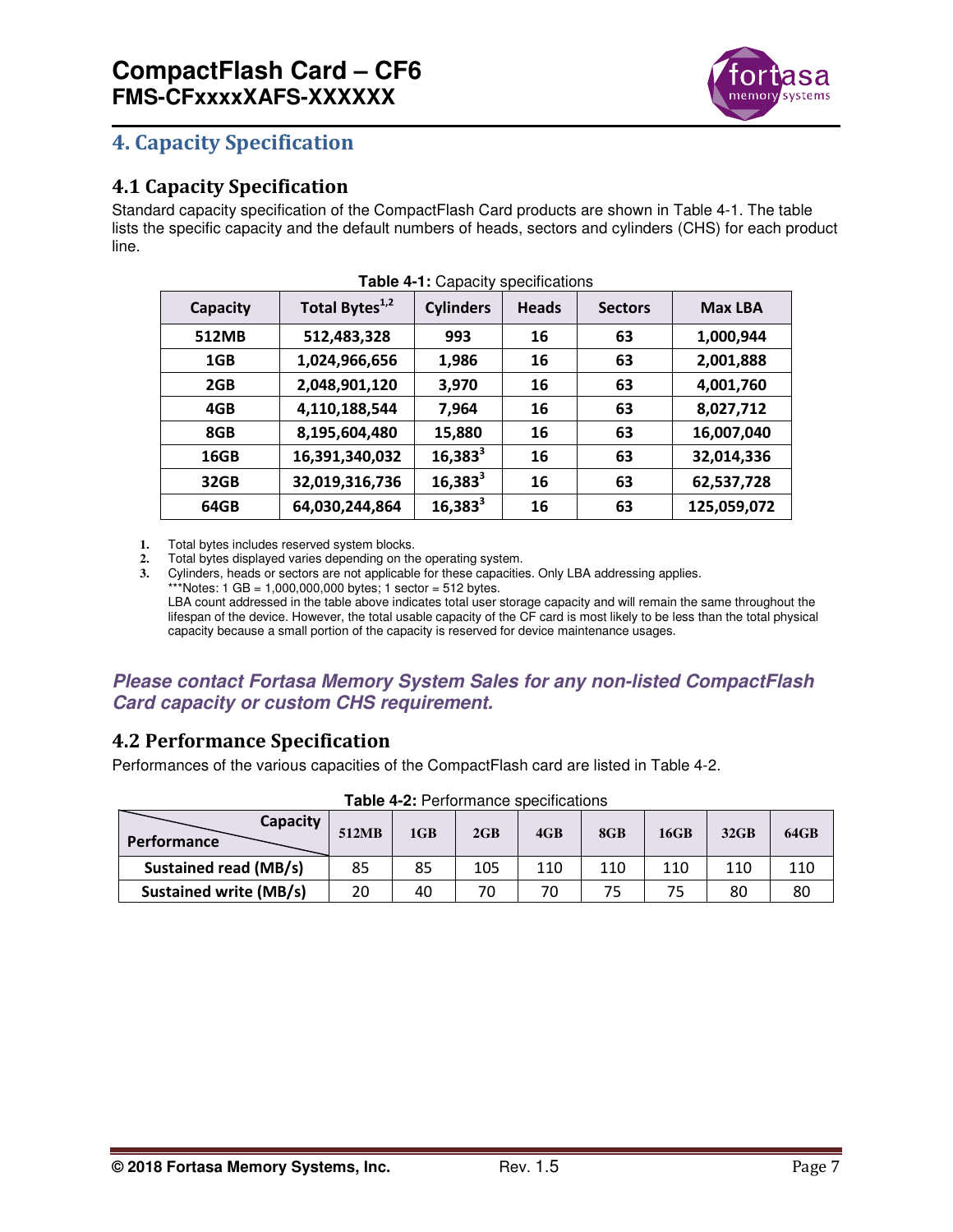

# **4.3 Environmental Specifications**

Environmental specification of the CompactFlash Card series follows the MIL-STD-810F standard as shown in Table 4-3.

| <b>Environment</b> |         | <b>Specification</b>                                                |
|--------------------|---------|---------------------------------------------------------------------|
| Operation          |         | 0°C to 70°C (standard); -40°C to 85°C (Industrial temperature)      |
| <b>Temperature</b> | Storage | -40°C to $100^{\circ}$ C                                            |
| <b>Vibration</b>   |         | Sine wave: 10~2000Hz, 15G (X, Y, Z axes)                            |
| <b>Shock</b>       |         | Half sine wave, Peak acceleration 40 G, 11 ms (X, Y, Z; All 6 axes) |
| <b>Humidity</b>    |         | 5% to 95% RH (Non-condensing)                                       |

|  | <b>Table 4-3: Environmental specifications</b> |  |
|--|------------------------------------------------|--|
|--|------------------------------------------------|--|

# **4.4 Certification & Compliance**

The CompactFlash card complies with the following global standards:

- CE
- FCC
- Halogen-free
- EMC<br>• RoHS
- RoHS Recast (2011/65/EU)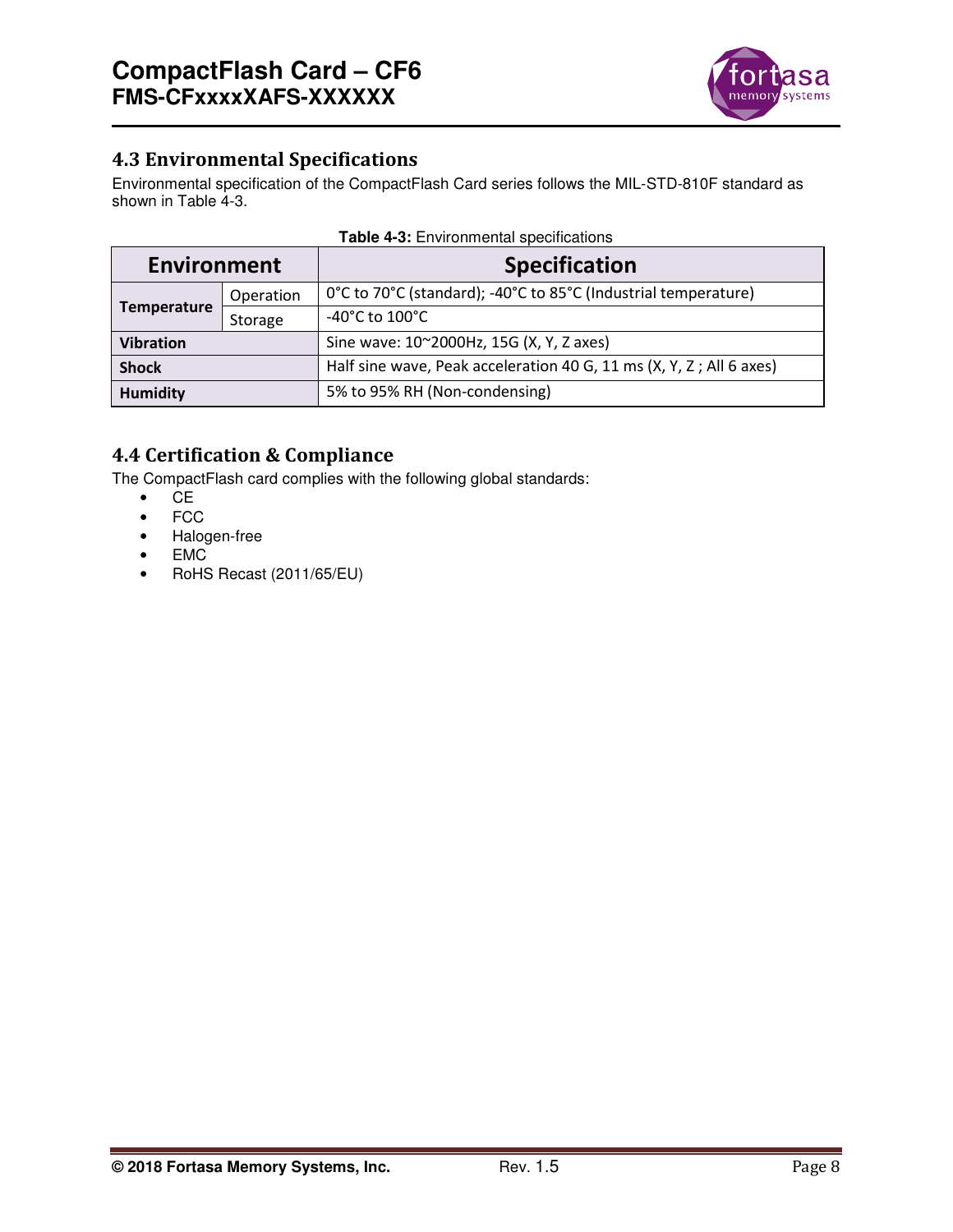

# **5. Flash Management**

The most critical attribute of an Industrial grade CompactFlash Card is its inherent high level of reliability. This characteristic is achieved through unique technical features of Flash Controller and specific component selection that offer higher degree of reliability compared to the consumer grade components.

# **5.1 Intelligent Flash Controller Features**

#### **5.1.1 Advanced wear-leveling algorithms**

All NAND flash devices are limited by a finite number of write cycles. Under a standard file system, frequent file table updates are mandatory. As a painful side effect of OS file overhead, some areas of flash address space wear out faster than others. As these certain sections get a substantially higher write occurrence the whole CompactFlash card can wear out very quickly. This uneven wear would significantly reduce the lifetime of the whole device, even if majority of the Flash sectors are far from the write cycle limit. Fortasa's CompactFlash Card products offer advanced data wear leveling which distributes Flash writes evenly across the card memory space. By utilizing this advanced wear leveling feature, the lifetime of the media can be significantly extended.

#### **5.1.2 S.M.A.R.T. technology**

S.M.A.R.T. is an acronym for Self-Monitoring, Analysis and Reporting Technology, an open standard allowing disk drives to automatically monitor their own health and report potential problems. It protects the user from unscheduled downtime by monitoring and storing critical drive performance and calibration parameters. Ideally, this should allow taking proactive actions to prevent impending drive failure. Fortasa SMART feature adopts the conventional SMART command B0h to read data from the drive. By having the SMART Utility running on the host, the system can monitor and analyze the CompactFlash card status and determine the end of useful life for a graceful and scheduled maintenance and replacement.

#### **5.1.3 Built-in hardware ECC**

The Fortasa Flash Controller uses superior BCH Error Detection Code (EDC) and Error Correction Code (ECC) algorithms capable of correcting up to 72 random bits in 1KB bytes data sector. High performance is fulfilled through hardware-based error detection and correction.

#### **5.1.4 Enhanced data integrity**

The properties of NAND flash memory make it ideal for applications that require high integrity while operating in challenging environments. The integrity of data to NAND flash memory is generally maintained through ECC algorithms and bad block management. Flash controllers can support up to 8 bits ECC capability for accuracy of data transactions, and bad block management is a preventive mechanism from loss of data by retiring unusable media blocks and relocating the data to the other blocks, along with the integration of advanced wear leveling algorithms, so that the lifespan of device can be expanded.

# **5.2 Intelligent Power Failure Recovery**

The Low Power Detection on the Flash controller initiates cached data saving before the power supply to the device drops too low for operation. This feature prevents the device from system crash and ensures data integrity during an unexpected brownout. This feature makes sure that there are no catastrophic failures of the CompactFlash due to system power glitches.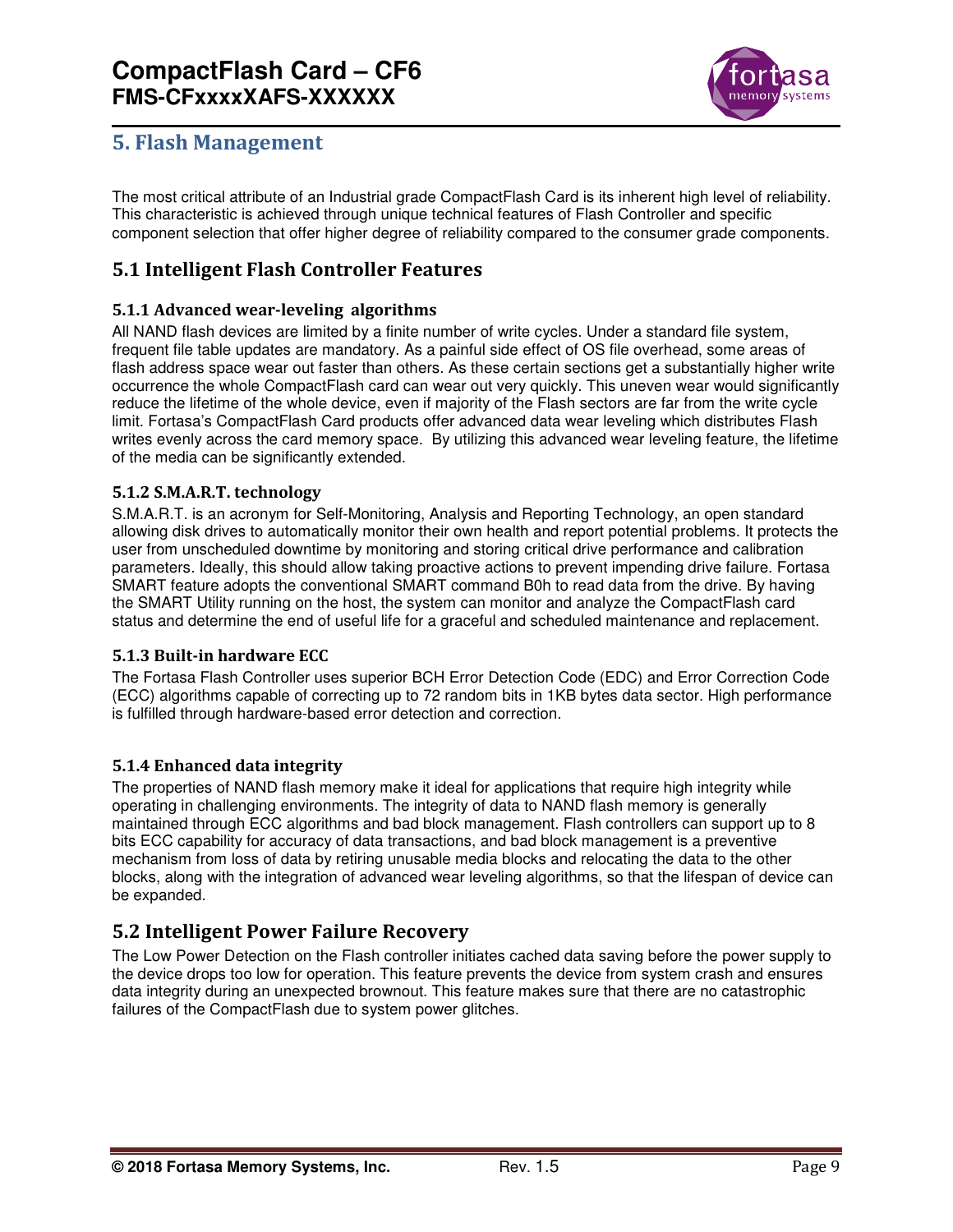

# **6. Software Interface**

## **6.1 Command Set**

Table 6-1 summarizes the command set with the paragraphs that follow describing the individual commands and the task file for each.

| <b>Command</b>                 | Code             | Protocol              |
|--------------------------------|------------------|-----------------------|
| Check-Power-Mode               | E5H or 98H       | Non-Data              |
| Execute-Drive-Diagnostic       | 90H              | Device Diagnostic     |
| Erase-Sector(s)                | C <sub>O</sub> H | Non-Data              |
| Flush-Cache                    | E7H              | Non-Data              |
| Flush-Cache Ext                | EAH              | Non-Data              |
| Format-Track                   | <b>50H</b>       | PIO Data-Out          |
| Identify-Drive                 | <b>ECH</b>       | PIO Data-In           |
| Idle                           | E3H or 97H       | Non-Data              |
| Idle-Immediate                 | E1H or 95H       | Non-Data              |
| Initialize-Drive-Parameters    | 91H              | Non-Data              |
| <b>NOP</b>                     | 00H              | Non-Data              |
| Read-Buffer                    | E4H              | PIO Data-In           |
| Read DMA                       | C8H or C9H       | <b>DMA</b>            |
| Read DMA Ext                   | 25H              | <b>DMA</b>            |
| <b>Read Native Max Address</b> | F8H              | Non-Data              |
| Read-Multiple                  | C4H              | PIO Data-In           |
| Read-Multiple Ext              | 29H              | PIO Data-In           |
| Read-Sector(s)                 | 20H or 21H       | PIO Data-In           |
| Read-Sector(s) Ext             | 24H              | PIO Data-In           |
| Read-Verify-Sector(s)          | 40H or 41H       | Non-Data              |
| Read-Verify-Sector(s) Ext      | 42H              | Non-Data              |
| Recalibrate                    | 1XH              | Non-Data              |
| Request-Sense                  | 03H              | Non-Data              |
| Seek                           | 7XH              | Non-Data              |
| Security Set Password          | F <sub>1</sub> H | PIO Data-Out          |
| <b>Security Unlock</b>         | F <sub>2</sub> H | PIO Data-Out          |
| <b>Security Erase Prepare</b>  | F3H              | Non-Data              |
| Security Erase Unit            | F4H              | PIO Data-Out          |
| Security Freeze Lock           | F5H              | Non-Data              |
| Security Disable Password      | F6H              | PIO Data-Out          |
| Set-Features                   | EFH              | Non-Data              |
| Set-Multiple-Mode              | C6H              | Non-Data              |
| Set Max                        | F9H              | Non-Data/PIO Data-Out |
| Set-Sleep-Mode                 | E6H or 99H       | Non-Data              |
| <b>SMART</b>                   | <b>BOH</b>       | Non-Data              |

#### **Table 6-1:** Command set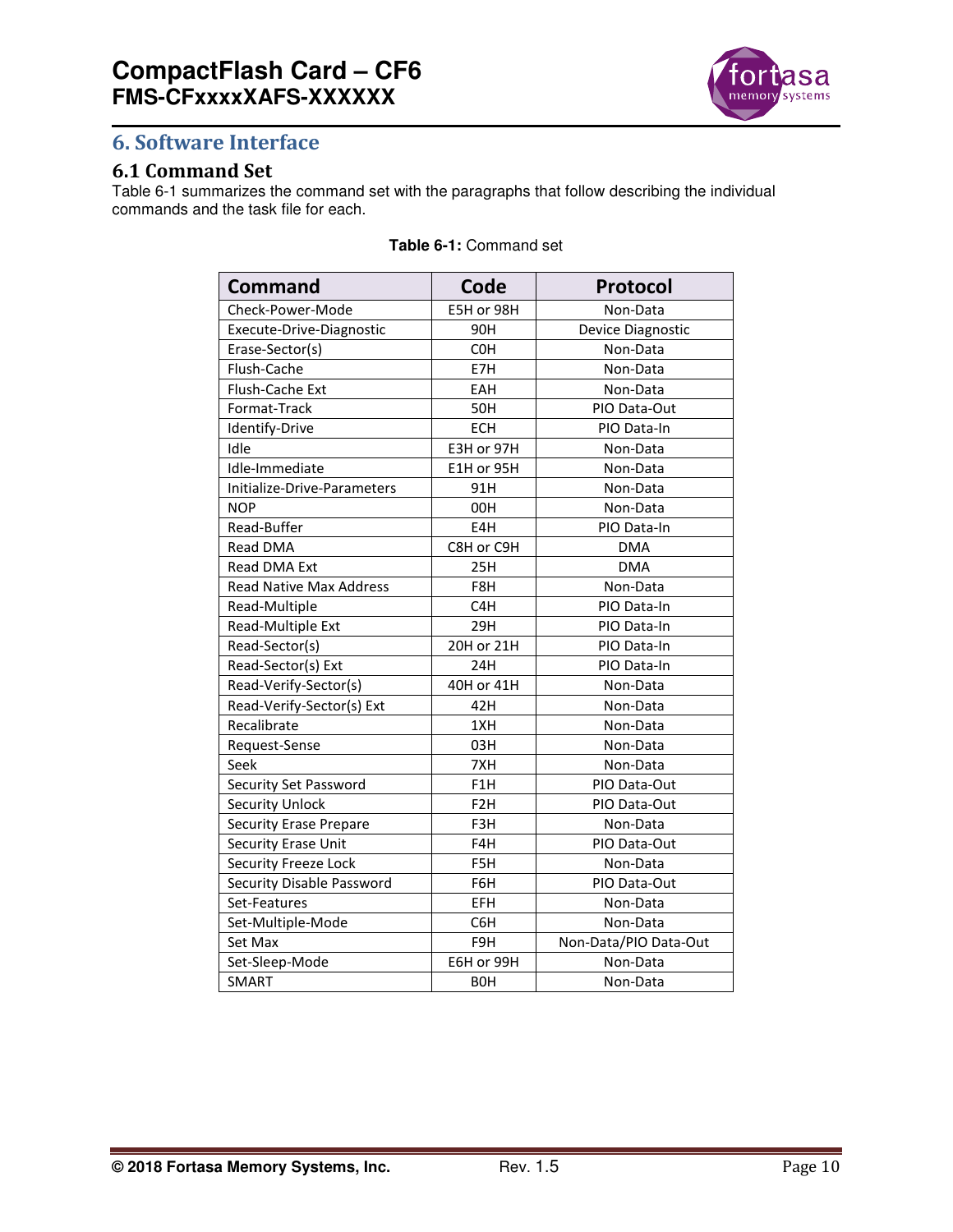

| Stand-By                      | E2H or 96H | Non-Data     |
|-------------------------------|------------|--------------|
| Stand-By-Immediate            | E0H or 94H | Non-Data     |
| <b>Translate Sector</b>       | 87H        | PIO Data-In  |
| Wear Level                    | F5H        | Non-Data     |
| Write-Buffer                  | E8H        | PIO Data-Out |
| Write DMA                     | CAH or CBH | <b>DMA</b>   |
| Write DMA Ext                 | 35H        | <b>DMA</b>   |
| Write-Multiple                | C5H        | PIO Data-Out |
| Write-Multiple FUA Ext        | <b>CEH</b> | PIO Data-Out |
| Write-Multiple-Without-Erase  | <b>CDH</b> | PIO Data-Out |
| Write-Sector(s)               | 30H or 31H | PIO Data-Out |
| Write-Sector(s) Ext           | 34H        | PIO Data-Out |
| Write-Sector(s)-Without-Erase | 38H        | PIO Data-Out |
| Write-Verify                  | 3CH        | PIO Data-Out |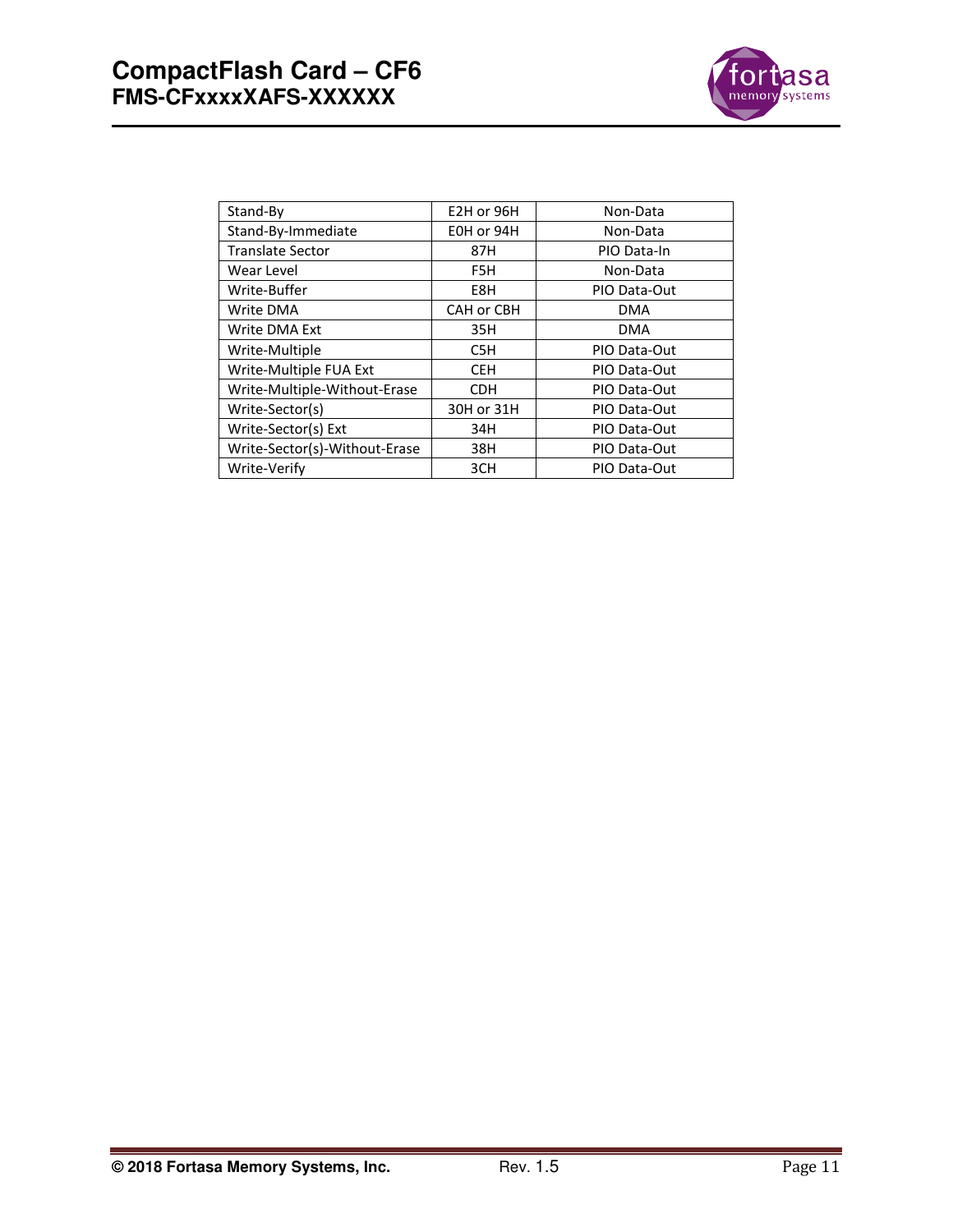

# **7. Electrical Specification**

*Caution:* **Absolute Maximum Stress Ratings –** Applied conditions greater than those listed under "Absolute Maximum Stress Ratings" may cause permanent damage to the device. This is a stress rating only and functional operation of the device at these conditions or conditions greater than those defined in the operational sections of this data sheet is not implied. Exposure to absolute maximum stress rating conditions may affect device reliability.

| Range      | <b>Ambient Temperature</b>        | 3.3V         | 5۷         |  |
|------------|-----------------------------------|--------------|------------|--|
| Standard   | $0^{\circ}$ C to +70 $^{\circ}$ C | 3.135-3.465V | 4.75-5.25V |  |
| Industrial | -40°C to +85°C                    |              |            |  |

# **7.1 Power Consumption**

Table 7-2 lists the CompactFlash Card 6 power consumption.

| <b>Table 7-2</b> CompactFlash 6 power consumption $@$ 3.3V (typical) |  |
|----------------------------------------------------------------------|--|
|----------------------------------------------------------------------|--|

| <b>Capacity</b><br><b>Performance</b> | 512 MB | l GB | 2 GB | 4 GB | 8 GB | 16GB | 32GB | 64GB |
|---------------------------------------|--------|------|------|------|------|------|------|------|
| <b>Active Mode (mA)</b>               | 220    | 220  | 260  | 260  | 260  | 290  | 290  | 310  |
| Idle Mode (mA)                        |        |      |      |      |      |      |      |      |

**Table 7-3** CompactFlash 6 power consumption @ 5V (typical)

| Capacity<br><b>Performance</b> | 512 MB | 1 GB | $2$ GB | 4 GB | 8 GB | 16GB | 32GB | 64GB |
|--------------------------------|--------|------|--------|------|------|------|------|------|
| <b>Active Mode (mA)</b>        | 220    | 220  | 260    | 260  | 260  | 290  | 290  | 310  |
| Idle Mode (mA)                 |        |      |        |      |      |      |      |      |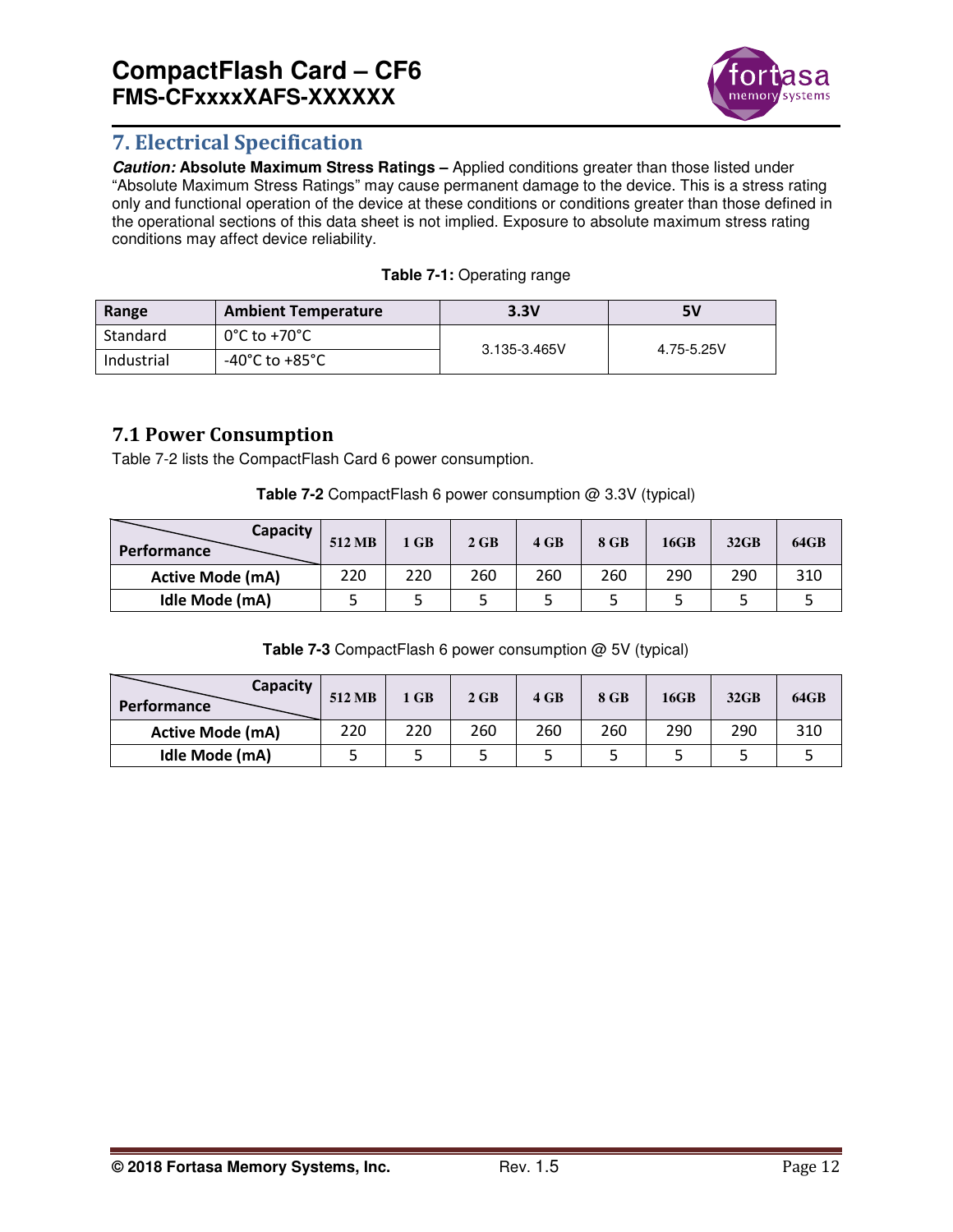

# **8. Physical Characteristics**

# **8.1 Dimensions**

|  |  | TABLE 8-1: Type I CF6 physical specification |
|--|--|----------------------------------------------|
|  |  |                                              |

| Length:                           | $36.40 + (-0.15)$ mm (1.433+/-0.06 in.)  |
|-----------------------------------|------------------------------------------|
| Width:                            | $42.80 + (-0.10$ mm $(1.685+/-0.04$ in.) |
| Thickness (Including Label Area): | $3.3$ mm+/-0.10mm (0.130+/-0.04in.)      |

#### **8.1.1 Without Write Protect Switch Dimensions**



**FIGURE 8-1:** Physical dimension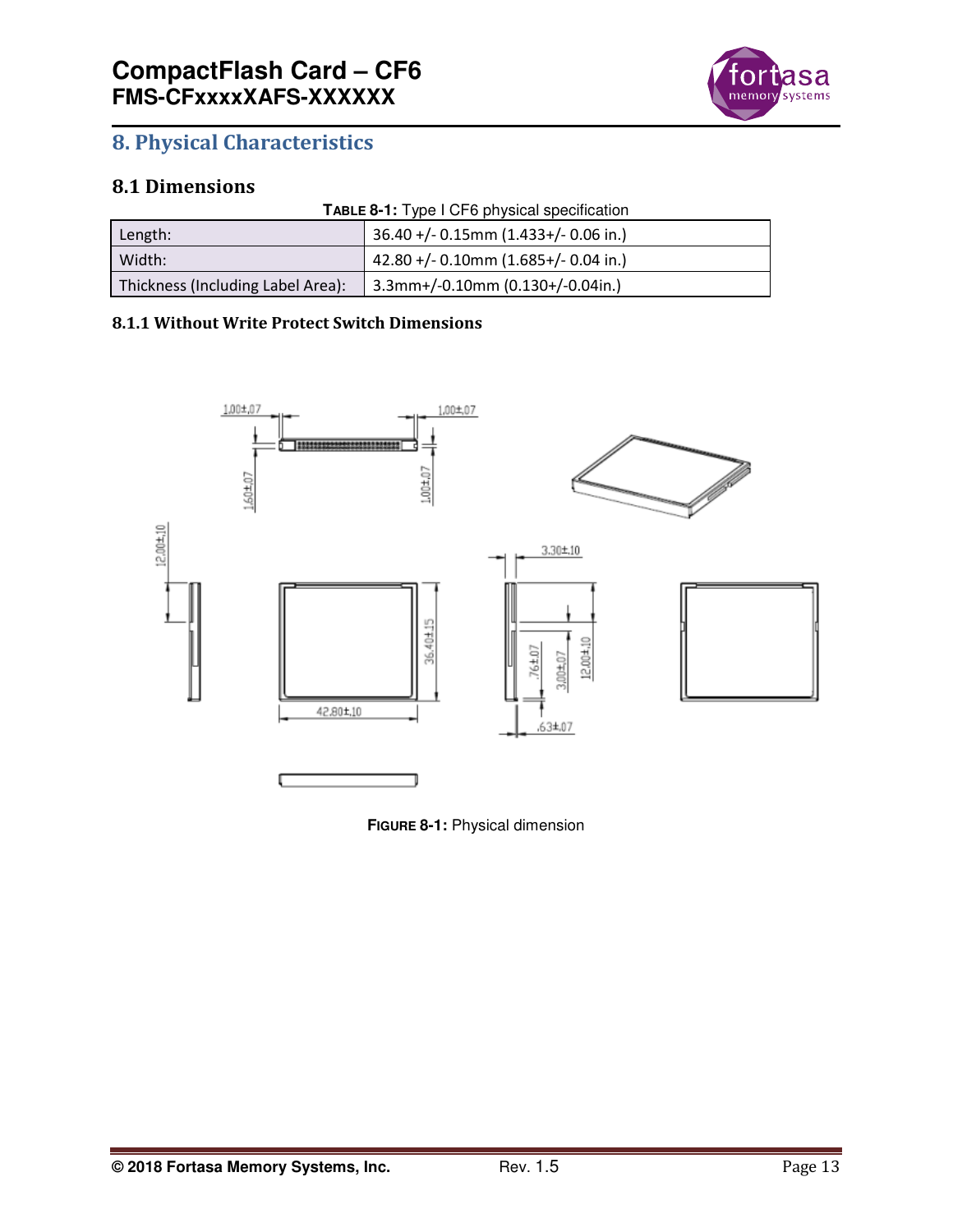

# **8.1.2 With Write Protect Switch Dimensions**

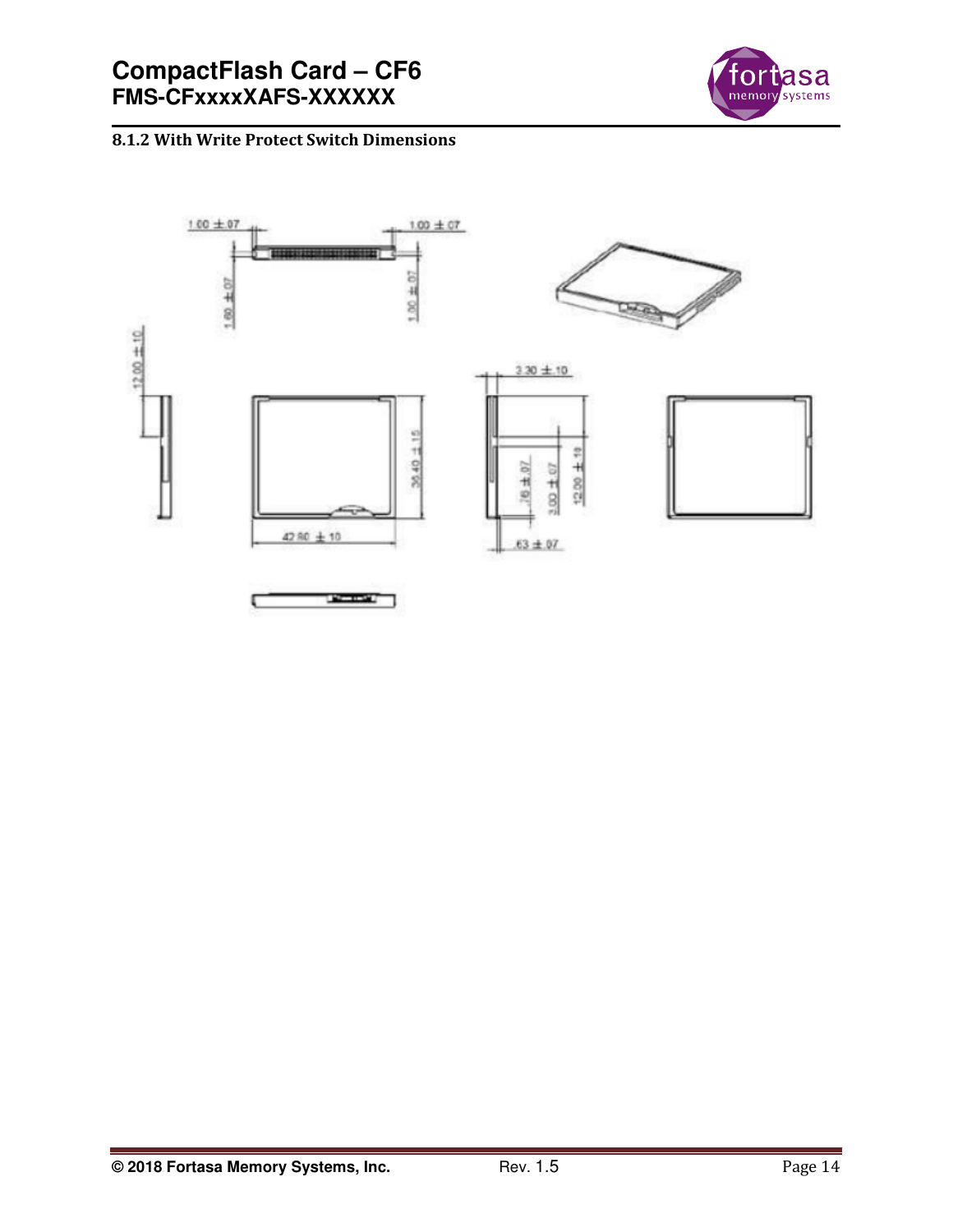

# **9. Product Ordering Information**

# **9.1 Product Code Designations**

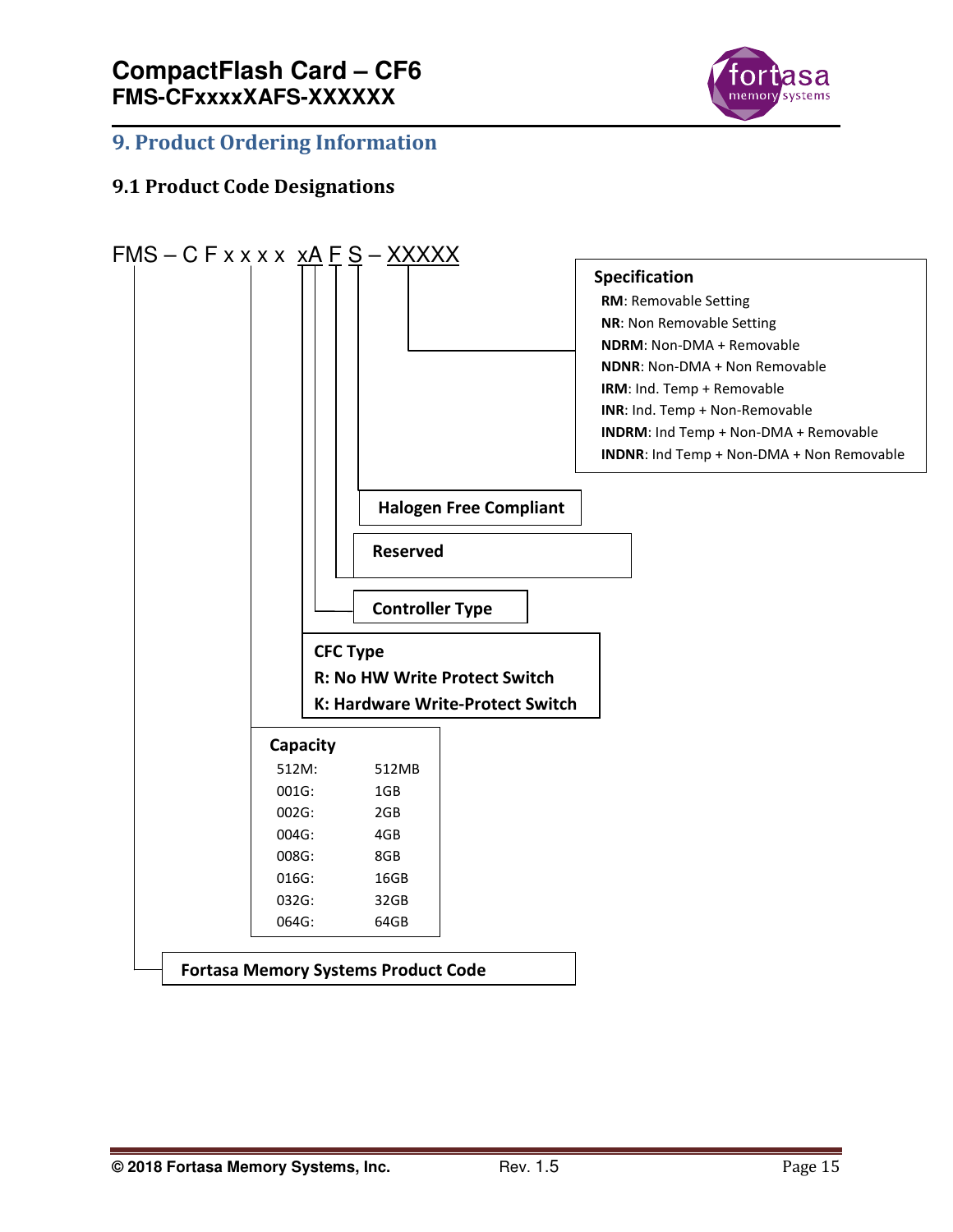

# **9.2 Valid Combinations**

#### **9.2.1 Without Write Protect**

# **9.2.1.1 Standard Temperature**

#### **Removable Configuration**

| <b>Standard Speed</b> |                     |  |  |
|-----------------------|---------------------|--|--|
| Capacity              | <b>Model Number</b> |  |  |
| 512MB                 | FMS-CF512MRAFS-RM   |  |  |
| 1GB                   | FMS-CF001GRAFS-RM   |  |  |
| 2GB                   | FMS-CF002GRAFS-RM   |  |  |
| 4GB                   | FMS-CF004GRAFS-RM   |  |  |
| 8GB                   | FMS-CF008GRAFS-RM   |  |  |
| 16GB                  | FMS-CF016GRAFS-RM   |  |  |
| 32GB                  | FMS-CF032GRAFS-RM   |  |  |
| 64GB                  | FMS-CF064GRAFS-RM   |  |  |

## **Non-Removable Configuration**

| <b>Standard Speed</b> |                     |  |  |
|-----------------------|---------------------|--|--|
| Capacity              | <b>Model Number</b> |  |  |
| 512MB                 | FMS-CF512MRAFS-NR   |  |  |
| 1GB                   | FMS-CF001GRAFS-NR   |  |  |
| 2GB                   | FMS-CF002GRAFS-NR   |  |  |
| 4GB                   | FMS-CF004GRAFS-NR   |  |  |
| 8GB                   | FMS-CF008GRAFS-NR   |  |  |
| 16GB                  | FMS-CF016GRAFS-NR   |  |  |
| 32GB                  | FMS-CF032GRAFS-NR   |  |  |
| 64GB                  | FMS-CF064GRAFS-NR   |  |  |

#### **Non-DMA and Removable Configuration**

| <b>Standard Speed</b> |                     |  |  |
|-----------------------|---------------------|--|--|
| <b>Capacity</b>       | <b>Model Number</b> |  |  |
| 512MB                 | FMS-CF512MRAFS-NDRM |  |  |
| 1GB                   | FMS-CF001GRAFS-NDRM |  |  |
| 2GB                   | FMS-CF002GRAFS-NDRM |  |  |
| 4GB                   | FMS-CF004GRAFS-NDRM |  |  |
| 8GB                   | FMS-CF008GRAFS-NDRM |  |  |
| 16GB                  | FMS-CF016GRAFS-NDRM |  |  |
| 32GB                  | FMS-CF032GRAFS-NDRM |  |  |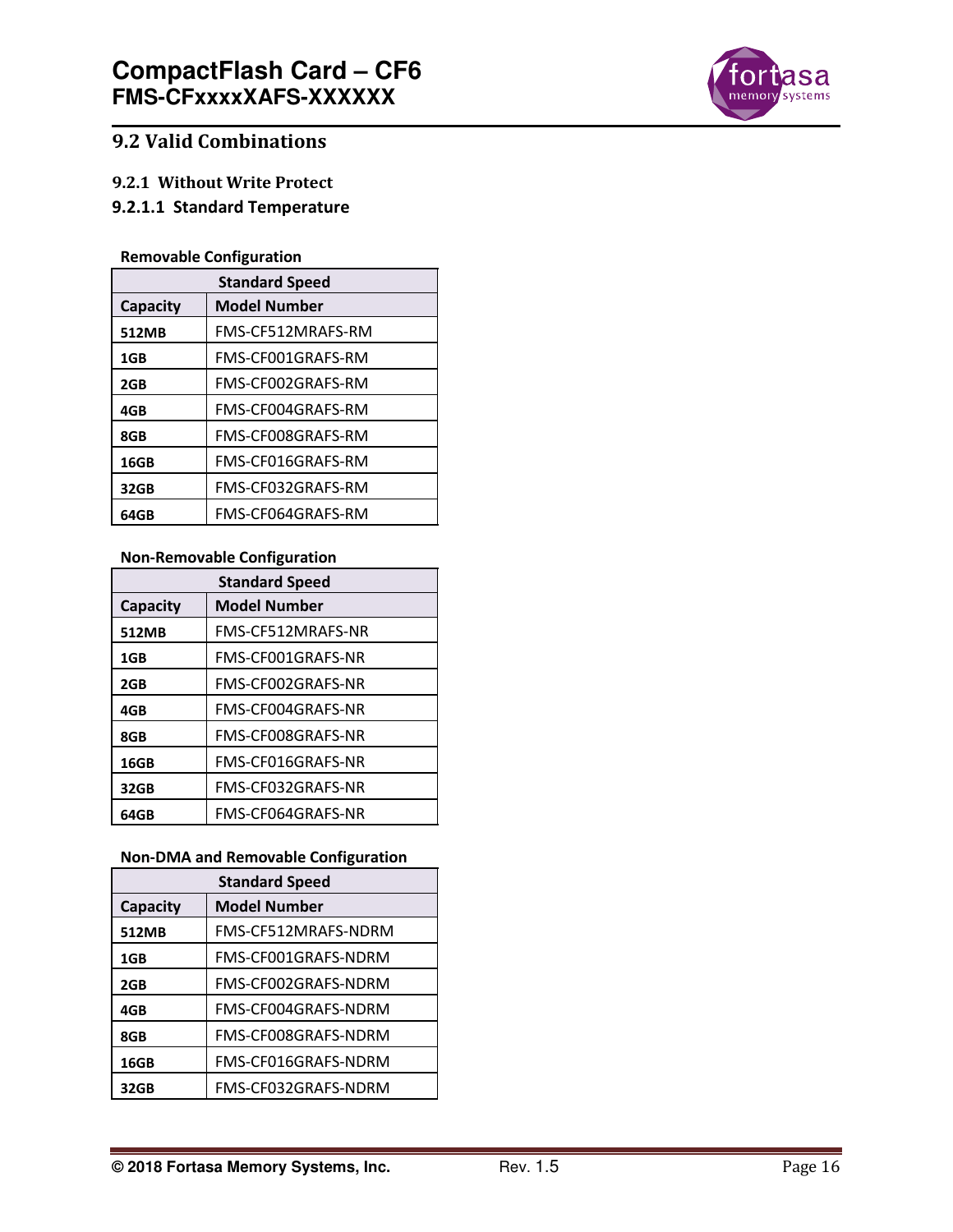

**64GB** FMS-CF064GRAFS-NDRM

#### **Non-DMA and Non-Removable Configuration**

| <b>Standard Speed</b> |                     |  |  |
|-----------------------|---------------------|--|--|
| Capacity              | <b>Model Number</b> |  |  |
| 512MB                 | FMS-CF512MRAFS-NDNR |  |  |
| 1GB                   | FMS-CF001GRAFS-NDNR |  |  |
| 2GB                   | FMS-CF002GRAFS-NDNR |  |  |
| 4GB                   | FMS-CF004GRAFS-NDNR |  |  |
| 8GB                   | FMS-CF008GRAFS-NDNR |  |  |
| 16GB                  | FMS-CF016GRAFS-NDNR |  |  |
| 32GB                  | FMS-CF032GRAFS-NDNR |  |  |
| 64GB                  | FMS-CF064GRAFS-NDNR |  |  |

# **9.2.1.2 Industrial Temperature**

#### **Removable Configuration**

| <b>Standard Speed</b> |                     |  |  |
|-----------------------|---------------------|--|--|
| Capacity              | <b>Model Number</b> |  |  |
| 512MB                 | FMS-CF512MRAFS-IRM  |  |  |
| 1GB                   | FMS-CF001GRAFS-IRM  |  |  |
| 2GB                   | FMS-CF002GRAFS-IRM  |  |  |
| 4GB                   | FMS-CF004GRAFS-IRM  |  |  |
| 8GB                   | FMS-CF008GRAFS-IRM  |  |  |
| 16GB                  | FMS-CF016GRAFS-IRM  |  |  |
| 32GB                  | FMS-CF032GRAFS-IRM  |  |  |
| 64GB                  | FMS-CF064GRAFS-IRM  |  |  |

#### **Non-Removable Configuration**

| <b>Standard Speed</b> |                     |  |  |
|-----------------------|---------------------|--|--|
| Capacity              | <b>Model Number</b> |  |  |
| 512MB                 | FMS-CF512MRAFS-INR  |  |  |
| 1GB                   | FMS-CF001GRAFS-INR  |  |  |
| 2GB                   | FMS-CF002GRAFS-INR  |  |  |
| 4GB                   | FMS-CF004GRAFS-INR  |  |  |
| 8GB                   | FMS-CF008GRAFS-INR  |  |  |
| 16GB                  | FMS-CF016GRAFS-INR  |  |  |
| 32GB                  | FMS-CF032GRAFS-INR  |  |  |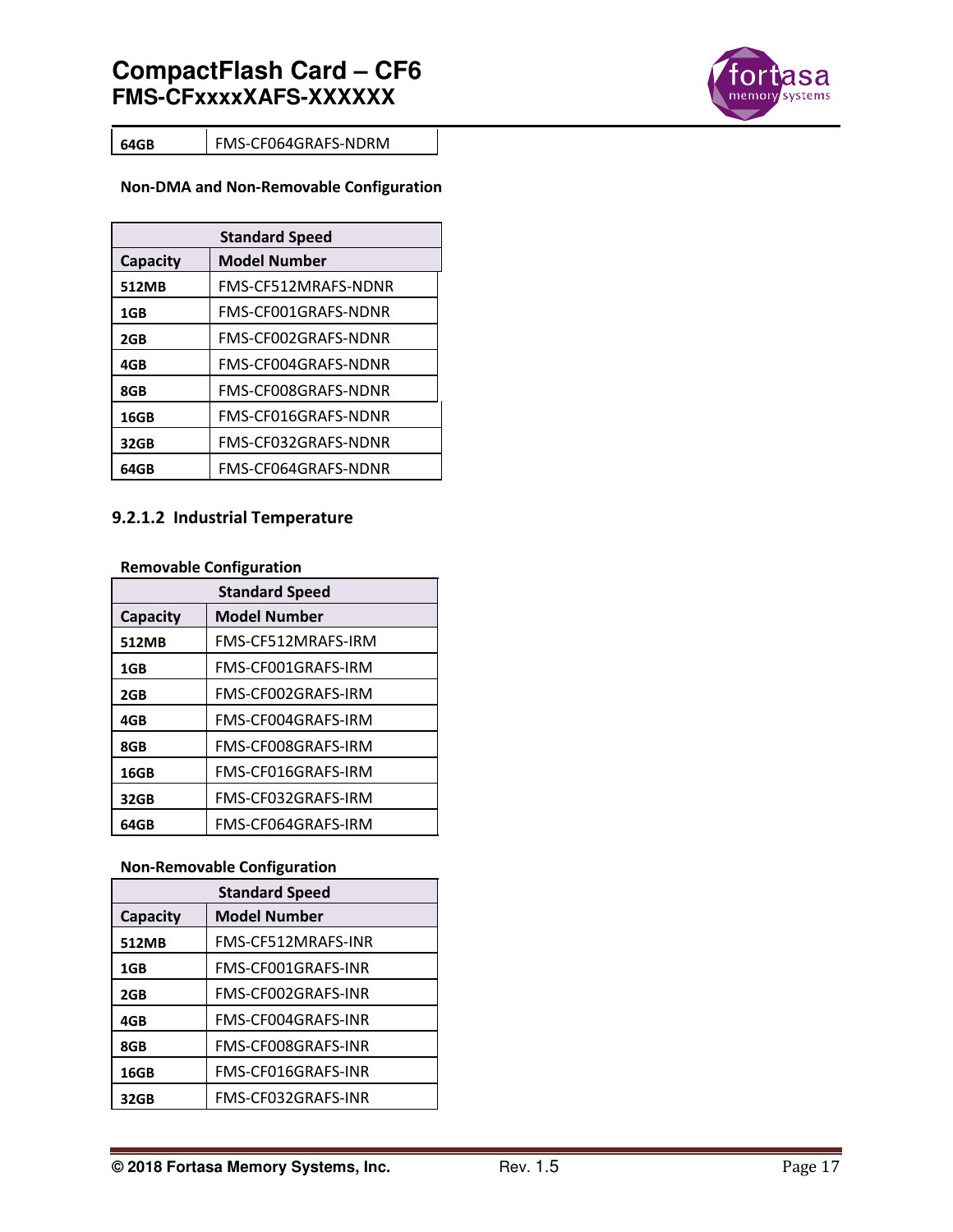

#### **64GB** FMS-CF064GRAFS-INR

#### **Non-DMA and Removable Configuration**

| <b>Standard Speed</b> |                      |  |  |
|-----------------------|----------------------|--|--|
| Capacity              | <b>Model Number</b>  |  |  |
| 512MB                 | FMS-CF512MRAFS-INDRM |  |  |
| 1GB                   | FMS-CF001GRAFS-INDRM |  |  |
| 2GB                   | FMS-CF002GRAFS-INDRM |  |  |
| 4GB                   | FMS-CF004GRAFS-INDRM |  |  |
| 8GB                   | FMS-CF008GRAFS-INDRM |  |  |
| 16GB                  | FMS-CF016GRAFS-INDRM |  |  |
| 32GB                  | FMS-CF032GRAFS-INDRM |  |  |
| 64GB                  | FMS-CF064GRAFS-INDRM |  |  |

#### **Non-DMA and Non-Removable Configuration**

| <b>Standard Speed</b> |                      |  |
|-----------------------|----------------------|--|
| Capacity              | <b>Model Number</b>  |  |
| 512MB                 | FMS-CF512MRAFS-INDNR |  |
| 1GB                   | FMS-CF001GRAFS-INDNR |  |
| 2GB                   | FMS-CF002GRAFS-INDNR |  |
| 4GB                   | FMS-CF004GRAFS-INDNR |  |
| 8GB                   | FMS-CF008GRAFS-INDNR |  |
| 16GB                  | FMS-CF016GRAFS-INDNR |  |
| 32GB                  | FMS-CF032GRAFS-INDNR |  |
| 64GB                  | FMS-CF064GRAFS-INDNR |  |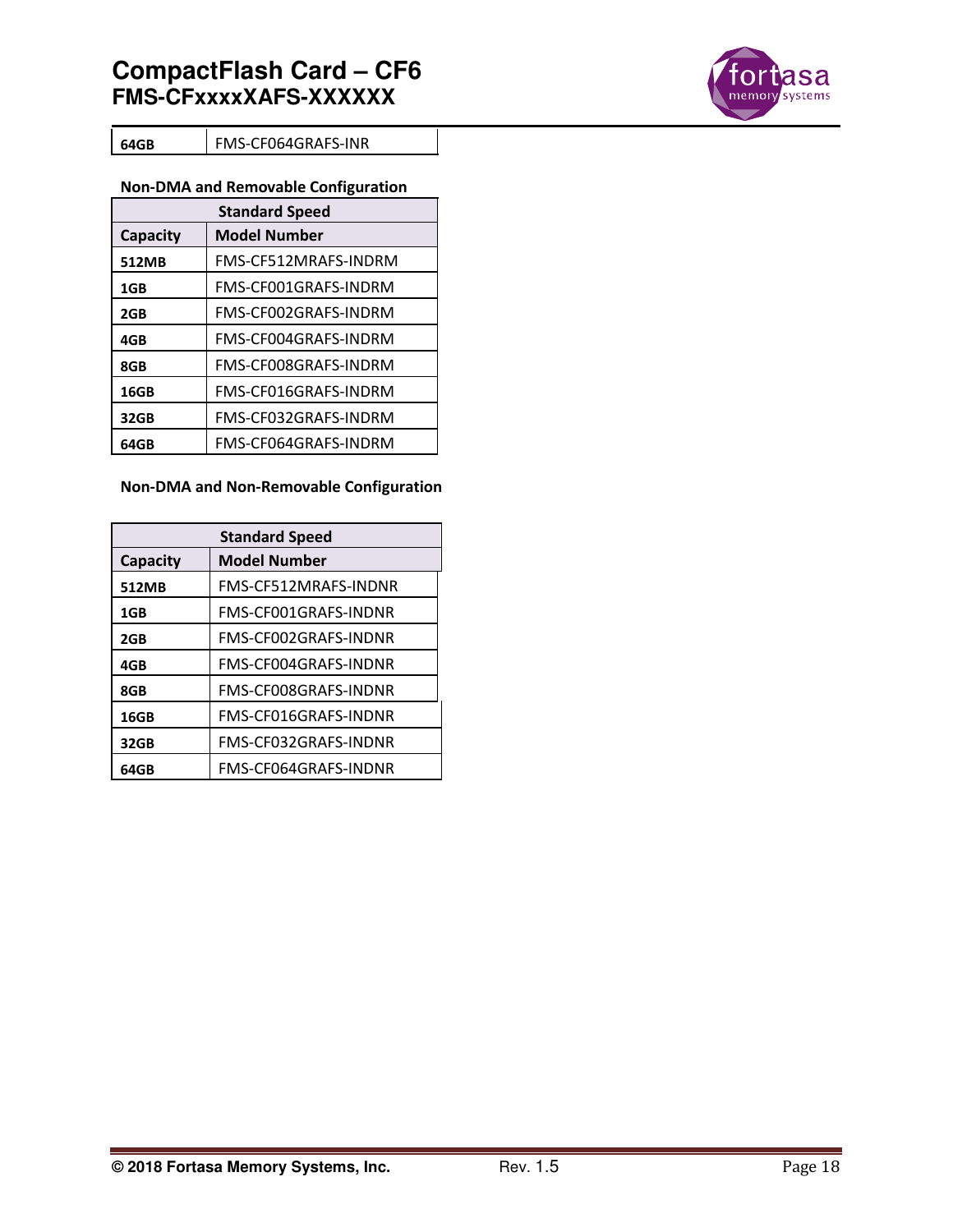

# **9.2.2 With Write Protect**

# **9.2.2.1 Standard Temperature**

# **Removable Configuration**

| <b>Standard Speed</b> |                     |  |
|-----------------------|---------------------|--|
| Capacity              | <b>Model Number</b> |  |
| 512MB                 | FMS-CF512MKAFS-RM   |  |
| 1GB                   | FMS-CF001GKAFS-RM   |  |
| 2GB                   | FMS-CF002GKAFS-RM   |  |
| 4GB                   | FMS-CF004GKAFS-RM   |  |
| 8GB                   | FMS-CF008GKAFS-RM   |  |
| 16GB                  | FMS-CF016GKAFS-RM   |  |
| 32GB                  | FMS-CF032GKAFS-RM   |  |
| 64GB                  | FMS-CF064GKAFS-RM   |  |

## **Non-Removable Configuration**

| <b>Standard Speed</b> |                   |  |
|-----------------------|-------------------|--|
| Capacity              | Model Number      |  |
| 512MB                 | FMS-CF512MKAFS-NR |  |
| 1GB                   | FMS-CF001GKAFS-NR |  |
| 2GB                   | FMS-CF002GKAFS-NR |  |
| 4GB                   | FMS-CF004GKAFS-NR |  |
| 8GB                   | FMS-CF008GKAFS-NR |  |
| 16GB                  | FMS-CF016GKAFS-NR |  |
| 32GB                  | FMS-CF032GKAFS-NR |  |
| 64GB                  | FMS-CF064GKAFS-NR |  |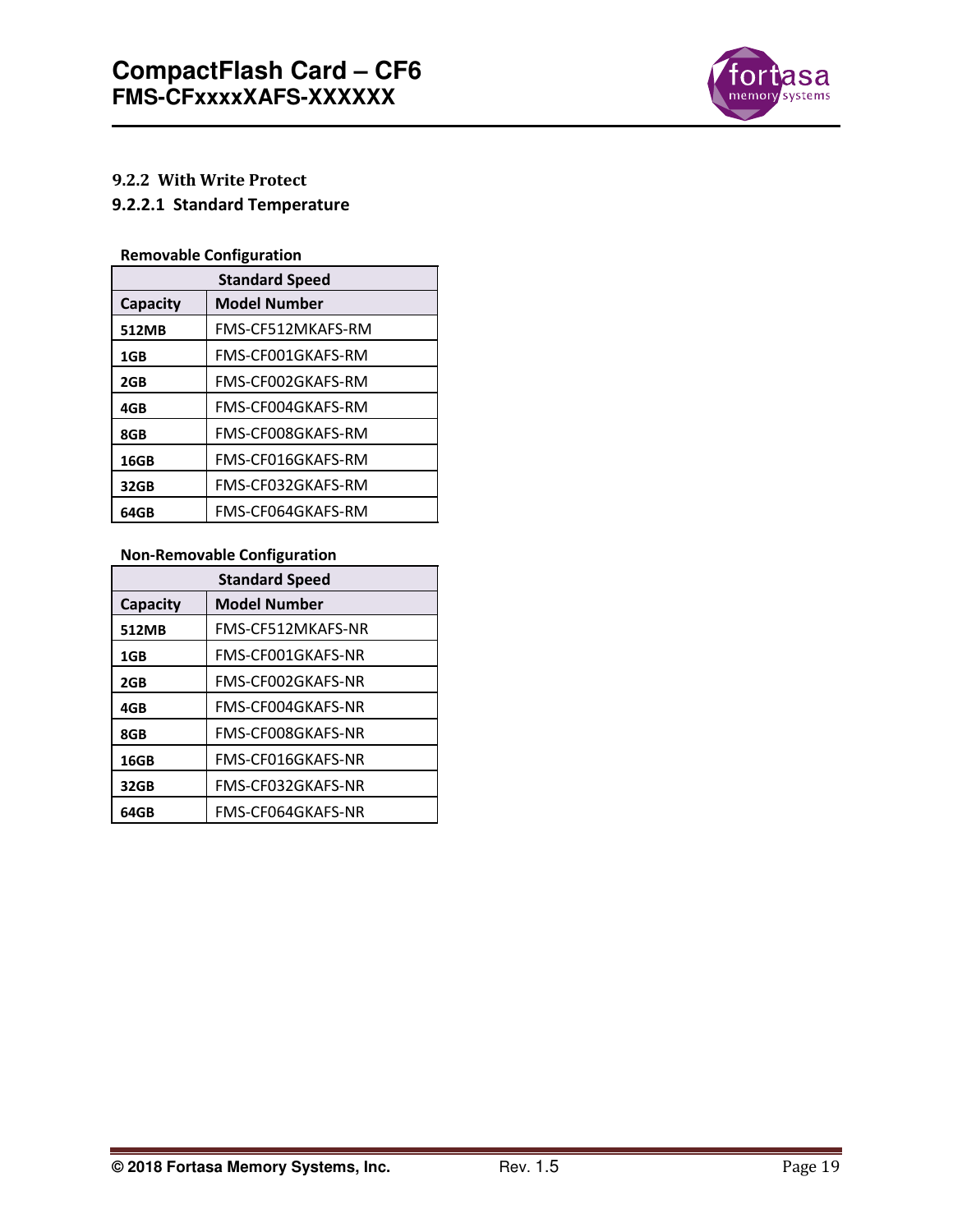

# **Non-DMA and Removable Configuration**

| <b>Standard Speed</b> |                     |  |
|-----------------------|---------------------|--|
| <b>Capacity</b>       | <b>Model Number</b> |  |
| 512MB                 | FMS-CF512MKAFS-NDRM |  |
| 1GB                   | FMS-CF001GKAFS-NDRM |  |
| 2GB                   | FMS-CF002GKAFS-NDRM |  |
| 4GB                   | FMS-CF004GKAFS-NDRM |  |
| 8GB                   | FMS-CF008GKAFS-NDRM |  |
| 16GB                  | FMS-CF016GKAFS-NDRM |  |
| 32GB                  | FMS-CF032GKAFS-NDRM |  |
| 64GB                  | FMS-CF064GKAFS-NDRM |  |

#### **Non-DMA and Non-Removable Configuration**

| <b>Standard Speed</b> |                     |  |
|-----------------------|---------------------|--|
| Capacity              | <b>Model Number</b> |  |
| 512MB                 | FMS-CF512MKAFS-NDNR |  |
| 1GB                   | FMS-CF001GKAFS-NDNR |  |
| 2GB                   | FMS-CF002GKAFS-NDNR |  |
| 4GB                   | FMS-CF004GKAFS-NDNR |  |
| 8GB                   | FMS-CF008GKAFS-NDNR |  |
| 16GB                  | FMS-CF016GKAFS-NDNR |  |
| 32GB                  | FMS-CF032GKAFS-NDNR |  |
| 64GB                  | FMS-CF064GKAFS-NDNR |  |

## **9.2.2.2 Industrial Temperature**

## **Removable Configuration**

| <b>Standard Speed</b> |                    |  |
|-----------------------|--------------------|--|
| Capacity              | Model Number       |  |
| 512MB                 | FMS-CF512MKAFS-IRM |  |
| 1GB                   | FMS-CF001GKAFS-IRM |  |
| 2GB                   | FMS-CF002GKAFS-IRM |  |
| 4GB                   | FMS-CF004GKAFS-IRM |  |
| 8GB                   | FMS-CF008GKAFS-IRM |  |
| 16GB                  | FMS-CF016GKAFS-IRM |  |
| 32GB                  | FMS-CF032GKAFS-IRM |  |
| 64GB                  | FMS-CF064GKAFS-IRM |  |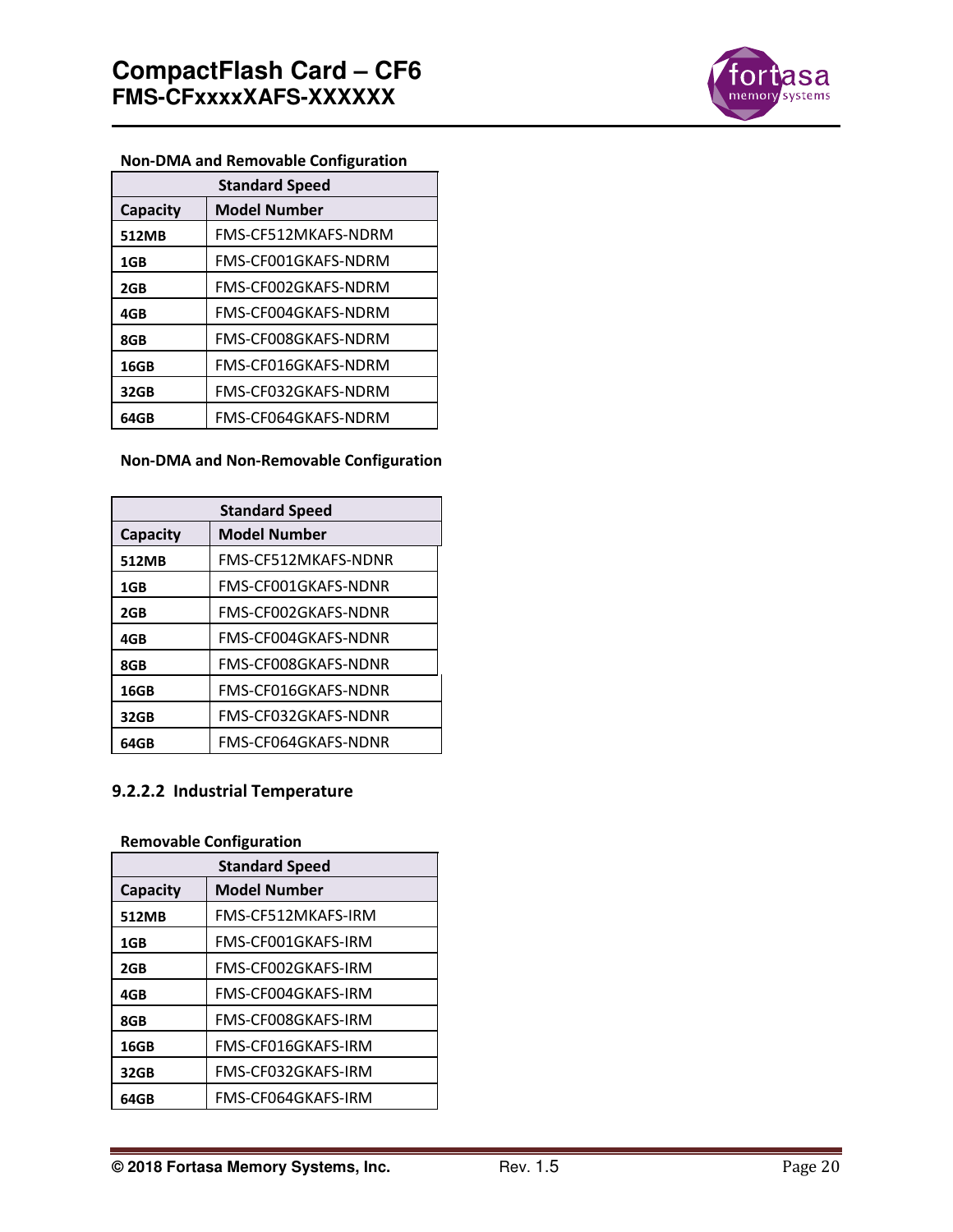

# **Non-Removable Configuration**

| <b>Standard Speed</b> |                     |  |
|-----------------------|---------------------|--|
| Capacity              | <b>Model Number</b> |  |
| 512MB                 | FMS-CF512MKAFS-INR  |  |
| 1GB                   | FMS-CF001GKAFS-INR  |  |
| 2GB                   | FMS-CF002GKAFS-INR  |  |
| 4GB                   | FMS-CF004GKAFS-INR  |  |
| 8GB                   | FMS-CF008GKAFS-INR  |  |
| 16GB                  | FMS-CF016GKAFS-INR  |  |
| 32GB                  | FMS-CF032GKAFS-INR  |  |
| 64GB                  | FMS-CF064GKAFS-INR  |  |

#### **Non-DMA and Removable Configuration**

| <b>Standard Speed</b> |                      |  |
|-----------------------|----------------------|--|
| Capacity              | <b>Model Number</b>  |  |
| 512MB                 | FMS-CF512MKAFS-INDRM |  |
| 1GB                   | FMS-CF001GKAFS-INDRM |  |
| 2GB                   | FMS-CF002GKAFS-INDRM |  |
| 4GB                   | FMS-CF004GKAFS-INDRM |  |
| 8GB                   | FMS-CF008GKAFS-INDRM |  |
| 16GB                  | FMS-CF016GKAFS-INDRM |  |
| 32GB                  | FMS-CF032GKAFS-INDRM |  |
| 64GB                  | FMS-CF064GKAFS-INDRM |  |

**Non-DMA and Non-Removable Configuration** 

| <b>Standard Speed</b> |                      |  |
|-----------------------|----------------------|--|
| Capacity              | <b>Model Number</b>  |  |
| 512MB                 | FMS-CF512MKAFS-INDNR |  |
| 1GB                   | FMS-CF001GKAFS-INDNR |  |
| 2GB                   | FMS-CF002GKAFS-INDNR |  |
| 4GB                   | FMS-CF004GKAFS-INDNR |  |
| 8GB                   | FMS-CF008GKAFS-INDNR |  |
| 16GB                  | FMS-CF016GKAFS-INDNR |  |
| 32GB                  | FMS-CF032GKAFS-INDNR |  |
| 64GB                  | FMS-CF064GKAFS-INDNR |  |